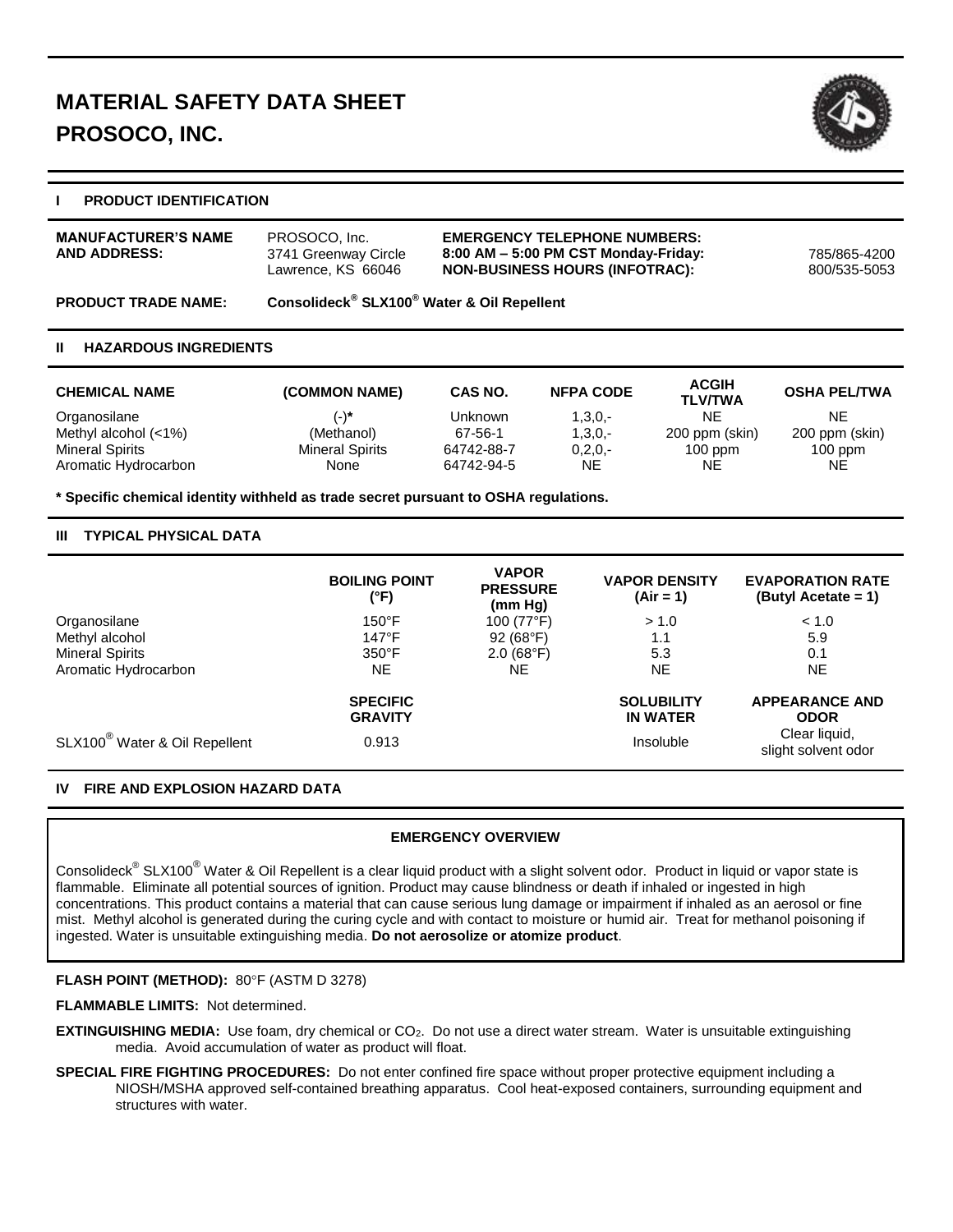**UNUSUAL FIRE AND EXPLOSION HAZARDS:** Vapors are heavier than air and may accumulate in low areas or areas inadequately ventilated. Vapors may also travel along the ground to be ignited at location distant from handling site; flashback of flame to handling site may occur. Static electricity may accumulate and ignite vapors. Always bond and ground during transfer.

Never use welding or cutting torch on or near containers (even empty) because product (even just residue) can ignite explosively.

**FLAMMABLE!!!** Keep container tightly closed. Isolate from oxidizers, heat, and open flame. Closed containers may explode if exposed to extreme heat. Applying to hot surfaces requires special precautions.

### **V HEALTH HAZARD DATA**

**PRIMARY ROUTES OF EXPOSURE:** Skin, eyes, inhalation, ingestion.

**CARCINOGEN INFORMATION:** Not listed (OSHA, IARC, NTP).

**MEDICAL CONDITIONS AGGRAVATED BY OVEREXPOSURE:** Pre-existing skin disorders, such as dermatitis.

**EFFECTS OF OVEREXPOSURE**. Inhalation of high concentrations may cause blindness or death. Swallowing large amounts may cause blindness or death.

**EYE CONTACT:** Direct contact may irritate seriously with moderate to severe redness and swelling.

- **SKIN CONTACT:** May cause moderate irritation and temporary swelling. Prolonged or repeated skin contact may cause dermatitis or aggravate an existing dermatitis. Absorption through skin can contribute to symptoms of inhalation overexposure.
- **INHALATION:** Vapor exposure may cause irritation to the nose and throat. Inhaling high concentrations for prolonged times may cause blindness or even death. Vapors may cause drowsiness, dizziness, or suffocation. Inhalation of mists or vapors may cause serious lung damage or impairment. May be absorbed following inhalation and cause target organ effects.
- **INGESTION:** May cause irritation of the digestive tract. May cause GI irritation with nausea, vomiting, and diarrhea. Swallowing substantial amounts may cause central nervous system depression, blindness or death. On contact with water, this product will evolve methyl alcohol

# **EMERGENCY AND FIRST AID PROCEDURES:**

- **EYE CONTACT:** If in eyes, flush with large amounts of water, holding eyelids apart to ensure flushing of the entire eye surface. If persistent irritation occurs, get medical attention.
- **SKIN CONTACT:** Wash with soap and water. Remove contaminated clothing and do not reuse until laundered. If persistent irritation occurs, get medical attention.
- **INHALATION:** Remove affected person to fresh air. Give artificial respiration if not breathing. Keep person warm, quiet, and get immediate medical attention.
- **INGESTION:** If conscious, immediately give two glasses of water and call a physician, hospital emergency room, or poison control center for instructions. If vomiting occurs, keep the head below hip level to prevent aspiration. Get immediate medical attention. Treat the same as methyl alcohol poisoning.

# **VI REACTIVITY DATA**

### **STABILITY:** Stable.

**CONDITIONS TO AVOID:** Heat, sparks, and open flame; water and moist conditions.

- **INCOMPATIBILITY (MATERIALS TO AVOID):** Oxidizing materials, alkalis, water, moist air, aluminum, amines, alkanolamines, aldehydes, ammonia, halogens, halogen compounds, ketones, nitric acid, sulfuric acid.
- HAZARDOUS COMBUSTION OR DECOMPOSITION PRODUCTS: Silicon dioxide, carbon oxides, formaldehyde, HF, COF<sub>2,</sub> perfluorocarbons, and other unidentified organic compounds.

### **VII SPILL OR LEAK PROCEDURES**

# **SPILL, LEAK, WASTE DISPOSAL PROCEDURES:** STEPS TO BE TAKEN IN CASE MATERIAL IS RELEASED OR SPILLED:

Eliminate potential sources of ignition. Wear appropriate respirator and other protective clothing. Shut off source of leak only if safe to do so. Dike and contain to prevent contact with soil, sewers and water. Remove with explosion-proof equipment. Soak up residue with a noncombustible absorbent such as clay or vermiculite; place in drums for proper disposal.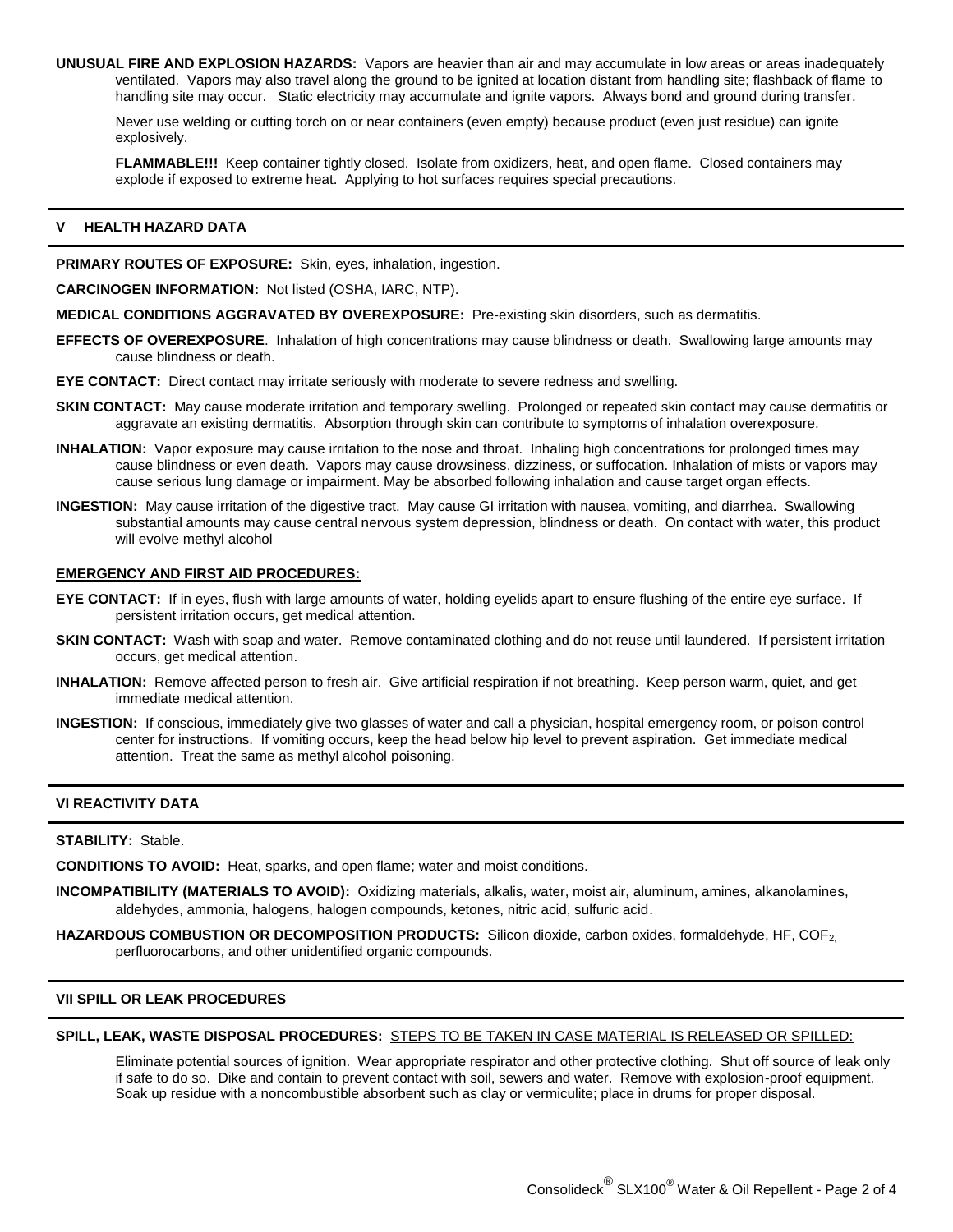**WASTE DISPOSAL METHODS:** This product is classified as a hazardous waste under RCRA regulations for the characteristic of ignitability. Dispose of in a facility approved under RCRA regulations for hazardous waste. Containers must be leak-proof and properly labeled. Empty containers must be completely drained before disposal in a sanitary landfill or reclamation service. Check local restrictions.

#### **VIII SPECIAL PROTECTION INFORMATION**

- **RESPIRATORY PROTECTION:** Avoid breathing vapors, mists or spray. If Threshold Limit Value (TLV) any product component is exceeded, NIOSH recommends use of an air-supplied respirator is advised in absence of proper environmental control. Engineering or administrative controls should be implemented to reduce exposure. Prevent overexposure in accordance with 29CFR 1910.134.
- **VENTILATION:** Provide sufficient general and/or local exhaust ventilation to maintain exposure below TLV(s). Use explosion-proof ventilation as required to control vapor concentrations below the TLV. Vapors are heavier than air, exhaust at floor level. Product will continue to evolve vapors during drying and additional methyl alcohol during curing. Continue ventilation as needed. If ventilation is not adequate, use respiratory protection equipment.

**PROTECTIVE CLOTHING:** Wear protective clothing as required to prevent skin contact.

**PROTECTIVE GLOVES:** Wear solvent-resistant gloves, such as nitrile rubber.

- **EYE PROTECTION:** Chemical splash goggles in compliance with OSHA regulations are advised. Do not wear contact lenses because they may contribute to the severity of an eye injury.
- **OTHER PROTECTIVE EQUIPMENT:** Solvent-resistant boots and headgear as necessary. Eyewash should be accessible to the work area. Provide clean water for body rinsing.

#### **IX SPECIAL PRECAUTIONS**

**WORK PRACTICES:** Proper work practices and planning should be utilized to avoid contact with workers, passersby, and nonmasonry surfaces. This product contains a material that can cause serious lung damage or impairment if inhaled as an aerosol or fine mist. **Do not atomize or create aerosols during application.** Beware of wind drift. See the Product Data sheet and label for specific precautions to be taken during use. This product is flammable! Always bond and ground containers during transfer. Eliminate all sources of ignition, even remote sources, as vapors may travel some distance. Smoking, eating and drinking should be prohibited during the use of this product. Wash hands before breaks and at the end of a shift.

This product will continue to evolve vapor during drying and methyl alcohol during curing. Continue ventilation as needed during curing.

**PRECAUTIONS TO BE TAKEN IN HANDLING AND STORAGE:** Store away from oxidizing materials, in a cool, dry place with adequate ventilation. Keep away from heat and open flames. Keep containers tightly closed when not dispensing product.

Wash up with soap and water before eating, drinking, smoking or using toilet facilities. Launder contaminated clothing before reuse.

Containers of this material may be hazardous when emptied, since emptied containers retain product residues (vapor, liquid, and/or solid). All hazard precautions given in the Data sheet must be observed.

Vent containers frequently and more often in warm temperatures to relieve pressure. Do not use pressure to empty the containers. Ground equipment to prevent accumulation of static charge. Containers must be bonded and grounded when pouring or transferring this material. Use only non-sparking tools. Do not cut, grind, weld, or drill on or near this container. Do not store in aluminum containers.

#### **OTHER PRECAUTIONS**: **Avoid atomizing, generating mists or vapors during application.**

### **X REGULATORY INFORMATION**

**SHIPPING:** This product is classified as hazardous for shipment by all modes of transport. The Proper Shipping Description for shipment by domestic ground is **UN1866, Resin Solution, 3, III**. Case quantities of 1-gallon, 1-quart and 1-pint containers are classified as ORM-D Consumer Commodities for domestic ground shipping. Shipment by air may be restricted or require special packaging.

**NATIONAL MOTOR FREIGHT CLASSIFICATION: NMFC#33880 Sub 2 Class Rate: 55** 

### **SARA 313 REPORTABLE:**

**CHEMICAL NAME CAS UPPERBOUND CONCENTRATION % BY WEIGHT**

Not Applicable